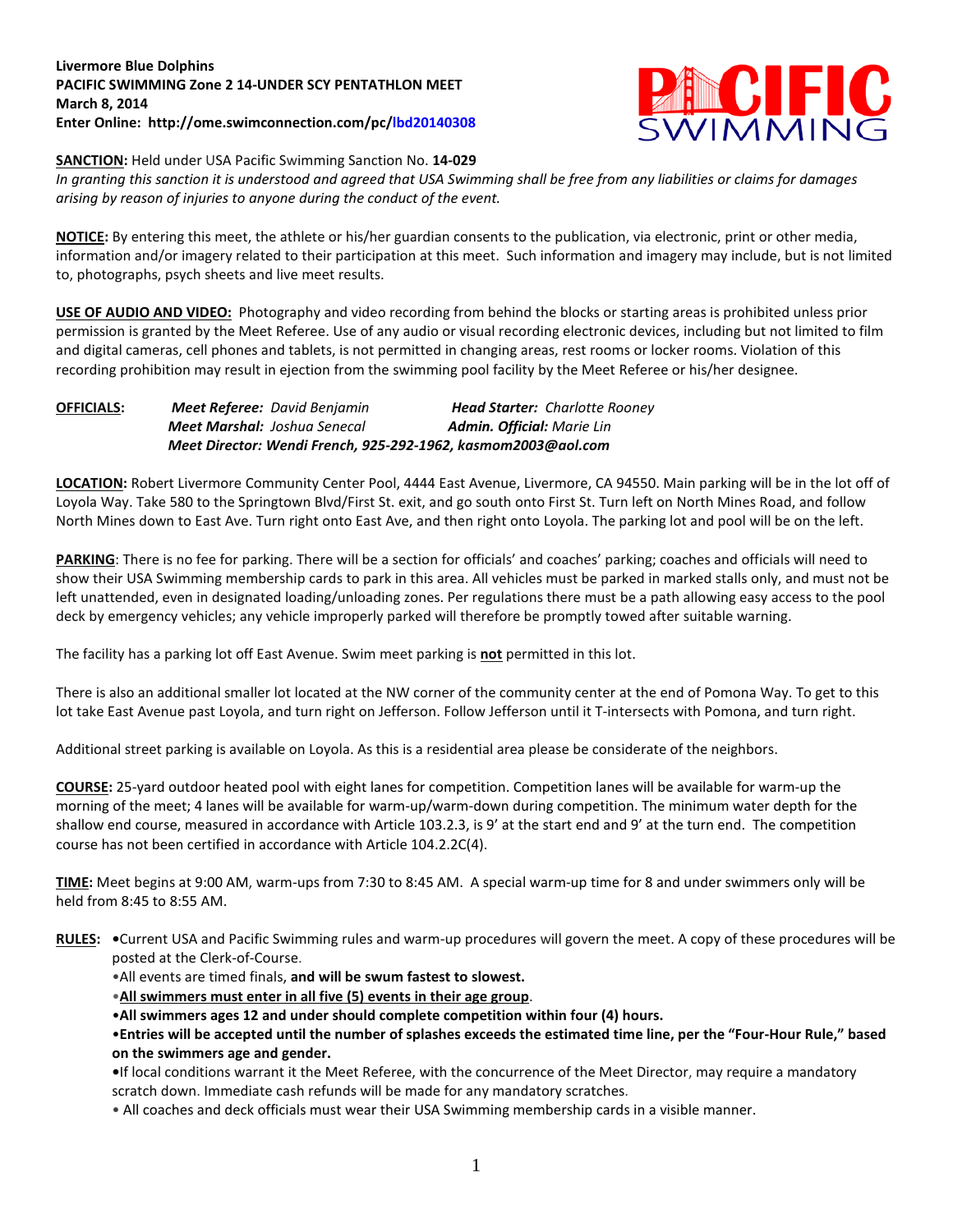**ATTENTION HIGH SCHOOL SWIMMERS (February through May)**: If you are a high school swimmer in season, you need to be Unattached from this meet. It is the swimmers responsibility to be Unattached from this meet. You can un-attach at the meet if necessary. This does not apply to swimmers swimming under the rules of the Nevada Interscholastic Activities Association (NIAA)

**UNACCOMPANIED SWIMMERS:** Any USAS athlete-member competing at the meet must be accompanied by a USA Swimming member-coach for the purposes of athlete supervision during warm-up, competition and warm-down. If a coach-member of the athlete's USAS Club does not attend the meet to serve in said supervisory capacity, it is the responsibility of the swimmer or the swimmer's legal guardian to arrange for supervision by a USA Swimming member-coach. The Meet Director or Meet Referee may assist the swimmer in making arrangements for such supervision; however, it is recommended that such arrangements be made in advance of the meet by the athlete's USAS Club Member-Coach.

**RACING STARTS:** Any swimmer entered in the meet must be certified by a USA Swimming member coach as being proficient in performing a racing start or must start each race from within the water. It is the responsibility of the swimmer or the swimmer's legal guardian to ensure compliance with this requirement

**RESTRICTIONS:** •Smoking and the use of other tobacco products is prohibited on the pool deck, in the locker rooms, in spectator

- seating, in standing areas and in all areas used by swimmers, during the meet and during warm-up periods.
- •Sale and use of alcoholic beverages is prohibited in all areas of the meet venue.
- •All shelters must be properly secured.
- •No glass containers are allowed in the meet venue.
- •No propane heater is permitted except for snack bar/meet operations.

•Except where venue facilities require otherwise, changing into or out of swimsuits other than in locker rooms or other designated areas is not appropriate and is strongly discouraged.

**ELIGIBILITY:** •Swimmers must be current members of USA-S and enter their name and registration number on the meet entry card as they are shown on their Registration Card. If this is not done, it may be difficult to match the swimmer with the registration and times database. The meet host must check all swimmer registrations against the SWIMS database and if not found to be registered, the Meet Director shall accept the registration at the meet (a \$10 surcharge will be added to the regular registration fee). Duplicate registrations will be refunded by mail.

•Entry times submitted for this meet will be checked against a computer database and may be changed in accordance with Pacific Swimming Entry Time Verification Procedures.

•Entries with **"NO TIME" will not be** accepted.

•Disabled swimmers are welcome to attend this meet and should contact the Meet Director or Meet Referee regarding special accommodations on entry times and seeding per Pacific Swimming policy**.**

**•The swimmer's age will be the age of the swimmer on the day of the meet.**

**ONLINE ENTRIES:** To enter online go to **http://ome.swimconnection.com/pc/lbd20140308** to receive an immediate entry confirmation. This method requires payment by credit card. Swim Connection, LLC charges a processing fee for this service, equal to \$1 per swimmer plus 5% of the total Entry Fees. Please note that the processing fee is a separate fee from the Entry Fees. If you do not wish to pay the processing fee, enter the meet using a mail entry. **Entering online is a convenience, is completely voluntary, and is in no way required or expected of a swimmer by Pacific Swimming.** Online entries will be accepted through Wednesday, **February 26, 2014. Online entries must be confirmed by 11:59 p.m., Wednesday, February 26, 2014, or until the meet is closed due to a timeline in excess of the Four Hour Rule. No late entries will be accepted or refunds made.**

**MAILED OR HAND DELIVERED ENTRIES**: Entries must be on the attached consolidated entry form. Forms must be filled out completely and printed clearly with swimmers best time for each event. Entry times must be in Short Course Yards (SCY). Entries must be postmarked by Monday, February 24, 2014 or hand delivered by 6:30 p.m. Wednesday, February 26, 2014. No late entries will be accepted. No refunds will be made, except mandatory scratch downs. Requests for confirmation of receipt of entries should include a self-addressed envelope.

**ENTRY PRIORITY:** Meet entries will not be accepted any earlier than February 1, 2014. Zone 2 entries postmarked or entered online by 11:59 p.m. on Feb 17, 2014 will be given priority acceptance. All entries from Zone 2, all other Pacific LSC Zones and other LSCs, either postmarked, entered online, or hand delivered by the entry deadline will be considered in the order that they were received.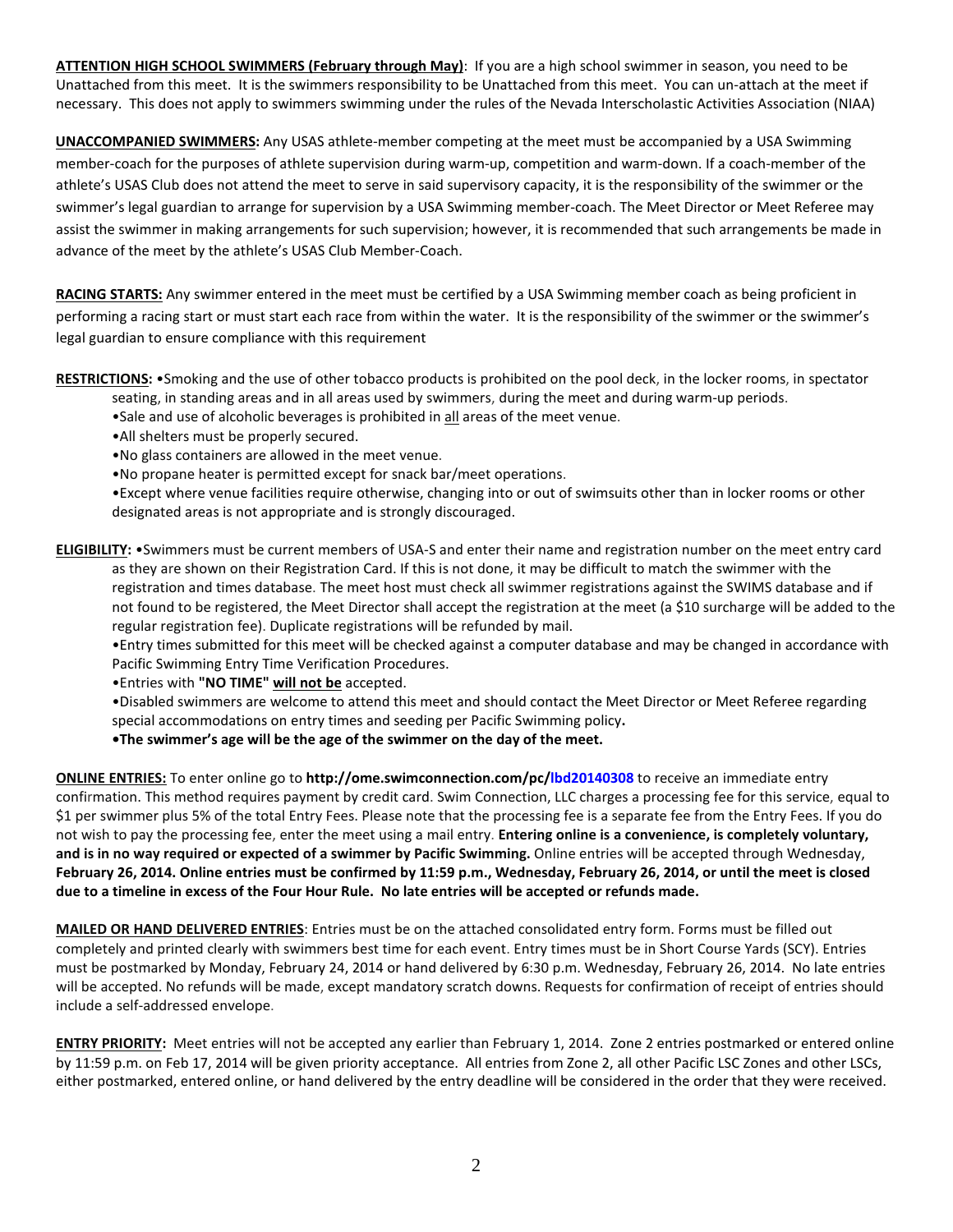**\*\* Note**: Swimmers who falsify their entry form by listing a team to which they are not legitimately associated will be rejected from the meet. Further, entry fees will not be refunded and they may be referred to the Pacific Swimming Review Committee for disciplinary action.

**ENTRY FEES:** \$2.75 per event, \$8 participation fee per swimmer. Entries will be rejected if payment is not sent at time of request.

| Make check payable to:                                   | <b>Blue Dolphin Aquatics</b>    |  |  |  |  |
|----------------------------------------------------------|---------------------------------|--|--|--|--|
| Mail/Hand deliver with entries to: Blue Dolphin Aquatics |                                 |  |  |  |  |
|                                                          | c/o Wendi French, Meet Director |  |  |  |  |
|                                                          | 1986 Cornflower Common          |  |  |  |  |
|                                                          | Livermore, CA 94551             |  |  |  |  |

**CHECK-IN:** The meet will be deck seeded. Swimmers must check-in at the Clerk-of-Course. Close of check-in for all events shall be no more than 60 minutes before the estimated time of the start of the first heat of the event. No event shall be closed more than 30 minutes before the scheduled start of the meet. Swimmers who do not check-in will not be allowed to compete in the event.

**SCRATCHES:** Any swimmers not reporting for or competing in an individual timed final event shall not be penalized. Swimmers who must withdraw from an event after it is seeded are requested to inform the referee immediately.

**AWARDS:** Heat winner ribbons will be awarded for all events. Awards will be given to the swimmers with the top three cumulative times within each age group. Swimmers must participate in all five events to be eligible to receive a top swimmer award. All awards must be picked up during the meet; awards will not be mailed or delivered.

**ADMISSION:** Free. A meet program will be available to coaches and serving officials at no charge, all others may purchase one for a reasonable fee.

**REFRESHMENTS:** A snack bar will be available serving hot breakfast, hot lunches, salads and other nutritious items and beverages. Coaches and working deck officials will be provided lunch. Hospitality will serve refreshments to timers and volunteers.

**TENTS: Only coaches' tents will be allowed in the pool area** (inside the fence). A tented area for coaches will be provided by the facility; should this prove insufficient coaches may set up their own tents on deck provided the tents do not interfere with the running of the meet or pose a safety risk. Tents will be allowed at the discretion of the meet officials and facility staff.

**Team tents must be set up outside the pool area** (outside the fence) on the grass.

**MINIMUM OFFICIALS RULE:** The Meet Referee shall conduct an inventory of Officials and shall compare the number of swimmers entered against the number of Officials that worked representing each team per day of the meet. Those teams who have not provided sufficient Officials in a day of the meet, in accordance with the table below, will be fined \$100 per missing Official per day.

| # of swimmers entered in meet per team per day | # of trained and carded officials required |
|------------------------------------------------|--------------------------------------------|
| $1 - 10$                                       |                                            |
| 11-25                                          |                                            |
| 26-50                                          |                                            |
| $51 - 75$                                      |                                            |
| 76-100                                         |                                            |
| Every 20 swimmers over 100                     |                                            |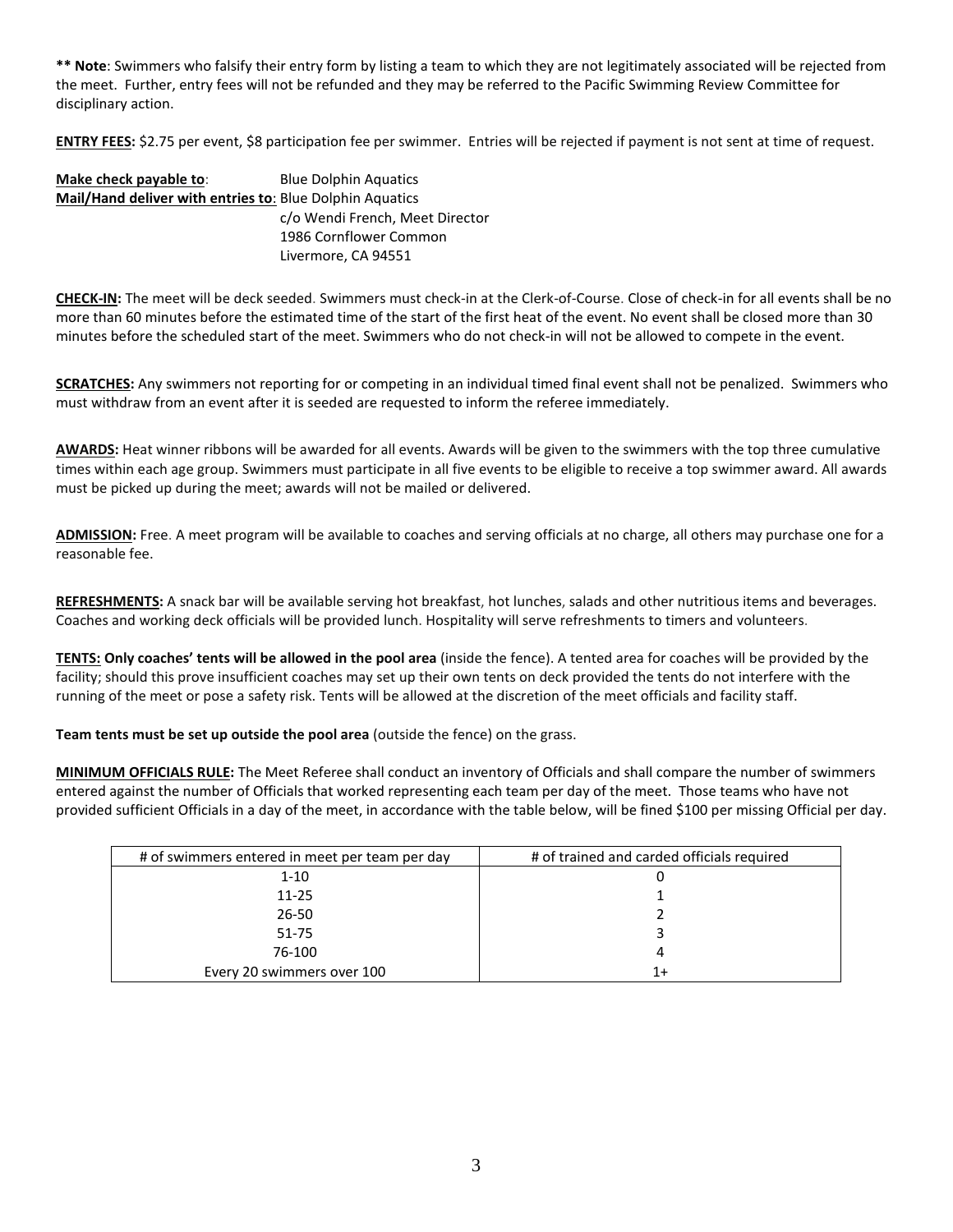## **SUMMARY OF EVENTS**

| Saturday, March 8, 2014 |           |           |            |  |  |  |  |
|-------------------------|-----------|-----------|------------|--|--|--|--|
| 8 & Under               | $9 - 10$  | $11 - 12$ | 13-14      |  |  |  |  |
| 50 Free                 | 50 Free   | 100 Free  | 100 Free   |  |  |  |  |
| 25 Fly                  | 50 Fly    | 50 Fly    | 100 Fly    |  |  |  |  |
| 25 Back                 | 50 Back   | 50 Back   | 100 Back   |  |  |  |  |
| 25 Breast               | 50 Breast | 50 Breast | 100 Breast |  |  |  |  |
| 100 IM                  | 100 IM    | 100 IM    | 100 IM     |  |  |  |  |

## **ORDER OF EVENTS**

| Saturday, March 8, 2014 |                  |              |                     |  |  |  |  |
|-------------------------|------------------|--------------|---------------------|--|--|--|--|
| <b>GIRLS Event #</b>    | <b>AGE GROUP</b> | <b>EVENT</b> | <b>BOYS Event #</b> |  |  |  |  |
| $\mathbf 1$             | 13-14            | 100 Free     | $\overline{2}$      |  |  |  |  |
| $\overline{\mathbf{3}}$ | $11 - 12$        | 100Free      | $\overline{4}$      |  |  |  |  |
| 5                       | $9 - 10$         | 50 Free      | 6                   |  |  |  |  |
| $\overline{7}$          | 8-Under          | 50 Free      | 8                   |  |  |  |  |
| 9                       | $13 - 14$        | 100 Fly      | 10                  |  |  |  |  |
| 11                      | $11 - 12$        | 50 Fly       | 12                  |  |  |  |  |
| 13                      | $9 - 10$         | 50 Fly       | 14                  |  |  |  |  |
| 15                      | 8-Under          | 25 Fly       | 16                  |  |  |  |  |
| 17                      | $13 - 14$        | 100 Back     | 18                  |  |  |  |  |
| 19                      | $11 - 12$        | 50 Back      | 20                  |  |  |  |  |
| 21                      | $9 - 10$         | 50 Back      | 22                  |  |  |  |  |
| 23                      | 8-Under          | 25 Back      | 24                  |  |  |  |  |
| 25                      | $13 - 14$        | 100 Breast   | 26                  |  |  |  |  |
| 27                      | $11 - 12$        | 50 Breast    | 28                  |  |  |  |  |
| 29                      | $9 - 10$         | 50 Breast    | 30                  |  |  |  |  |
| 31                      | 8-Under          | 25 Breast    | 32                  |  |  |  |  |
| 33                      | $13 - 14$        | 100 IM       | 34                  |  |  |  |  |
| 35                      | $11 - 12$        | 100 IM       | 36                  |  |  |  |  |
| 37                      | $9 - 10$         | 100 IM       | 38                  |  |  |  |  |
| 39                      | 8-Under          | 100 IM       | 40                  |  |  |  |  |